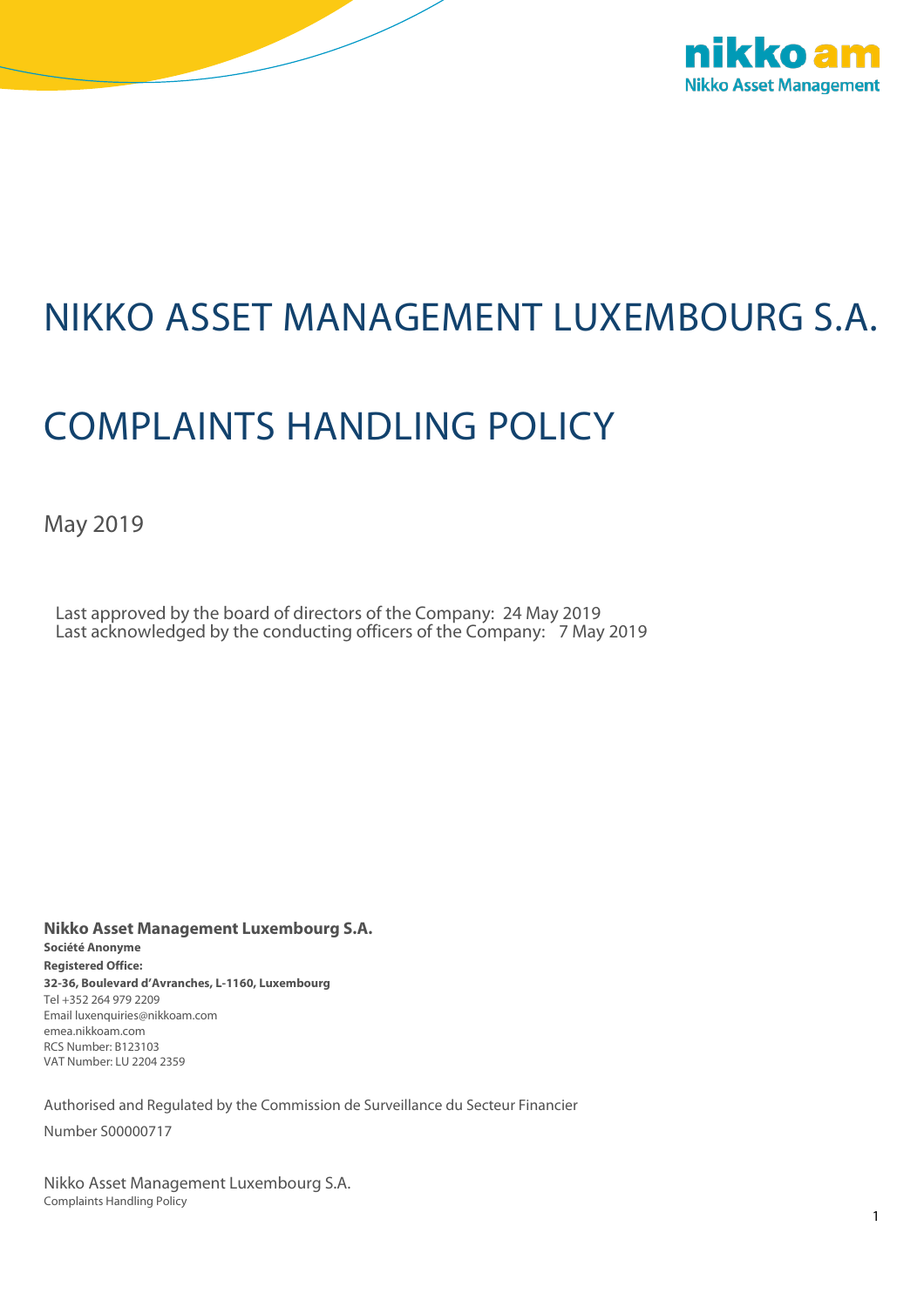

**This document is designed to explain to investors how to make a complaint and to clarify the handling of these complaints.**

**Nikko Asset Management Luxembourg S.A. ("NAML") operates a complaints procedure that aims to handle all complaints fairly, promptly and consistently.**

#### **Introduction**

To comply with the applicable laws and regulations, NAML will record and treat all complaints in a careful and prompt manner. Complainants will be able to file a complaint without charges, and this complaints policy shall be freely made available to them upon request.

The objective of this complaints handling policy is to describe how NAML will:

- deal with investor complaints in a prompt, efficient, and appropriate manner;
- meet the regulatory obligations mentioned below; and,
- ensure that systematic and recurring problems are identified and rectified.

NAML has appointed Mr. Hervé Podevyn to be the person on management level being responsible for complaints ('Complaints Handling Officer').

The followings are the relevant laws and regulations:

- CSSF Regulation 16-07 relating to the out-of-court resolution of complaints
- CSSF Regulation 10-04
- CSSF Circular 18/698
- CSSF Circular 17/671
- The Law of 10 December 2010 relating to undertakings for collective investment

#### **Complaints**

A complaint can be made by an investor or business partner.

Any complaint, which is defined in this policy as an expression of dissatisfaction however received (that is written or oral) and regardless of whether it is founded on valid arguments, must be treated fairly and with the utmost care. CSSF Regulation 16-07 defines a complaint thus: "[a] complaint filed with a professional to recognise a right or to redress a harm".

Complaints may be in relation to:

- a service provided/omitted by NAML:
- a product administered by NAML; or,
- the behaviour of any employee, officer or director conducting business on behalf of NAML.

### **Complaint Handling Process**

Any employee, officer or director of NAML receiving a complaint must inform the Complaints Handling Officer immediately. This communication must include all pertinent facts and circumstances of the complaint, and if initially notified verbally must be followed up with a written notice.

The Complaints Handling Officer will then acknowledge receipt of the complaint to the complainant within 5 business days. This acknowledgement will include details of the person handling the complaint, including their job title and contact details. This acknowledgment will also contain a copy of this policy or the link to the policy on NAML's website [https://emea.nikkoam.com/ucits.](https://emea.nikkoam.com/ucits)